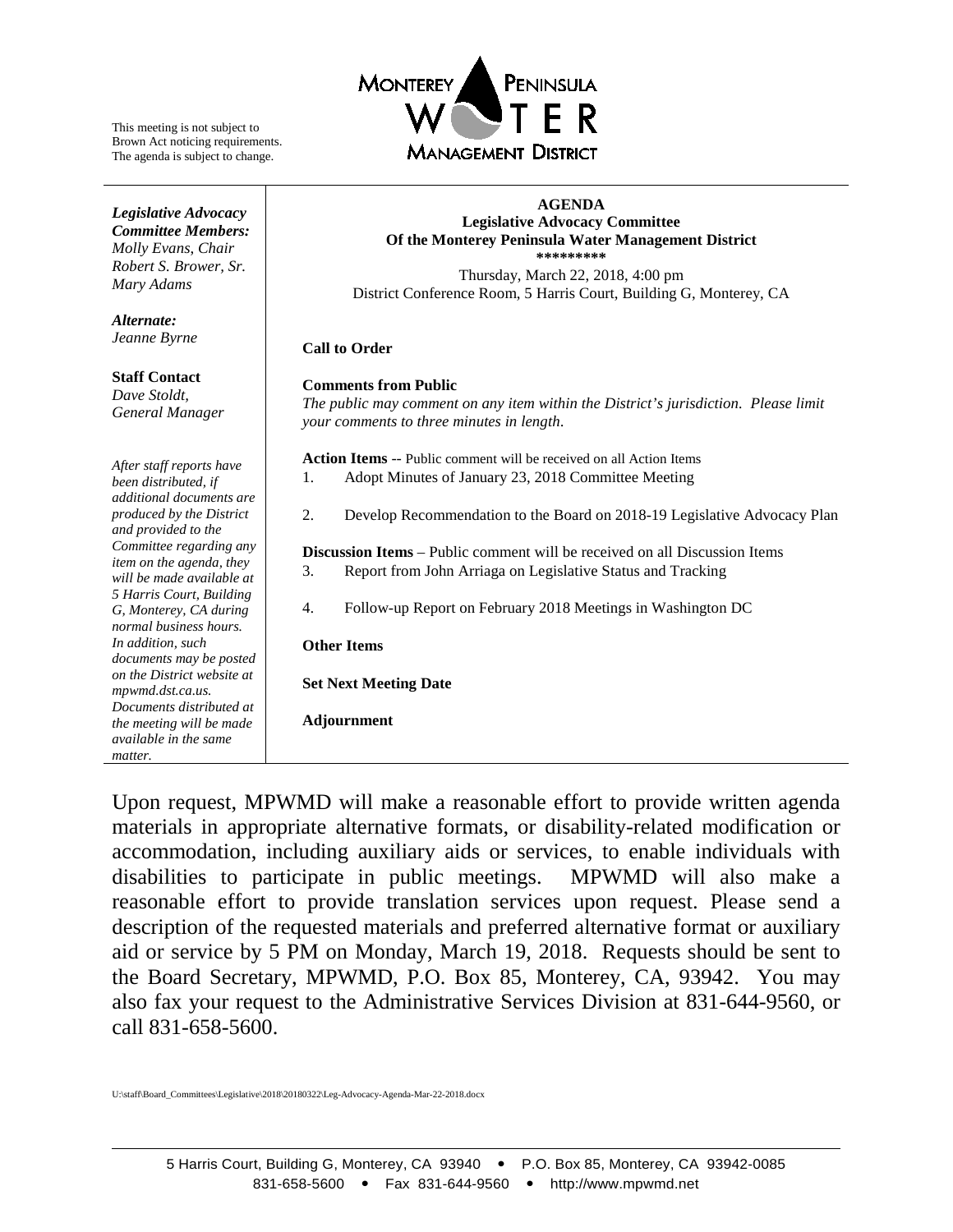<span id="page-1-0"></span>**ITEM: ACTION ITEM**

# **1. ADOPT MINUTES OF JANUARY 23, 2018 COMMITTEE MEETING**

**Meeting Date: March 22, 2018**

**From: David J. Stoldt, General Manager**

**Prepared By: Arlene Tavani**

**SUMMARY:** Attached as **Exhibit [1-A](#page-2-0)** are draft minutes of the January 23, 2018 Legislative Advocacy committee meeting.

**RECOMMENDATION:** The Committee should review the draft minutes and approve them by motion.

## **EXHIBITS:**

**[1-A](#page-2-0)** Draft Minutes of the January 23, 2018 Committee Meeting

U:\staff\Board\_Committees\Legislative\2018\20180322\Item-1.docx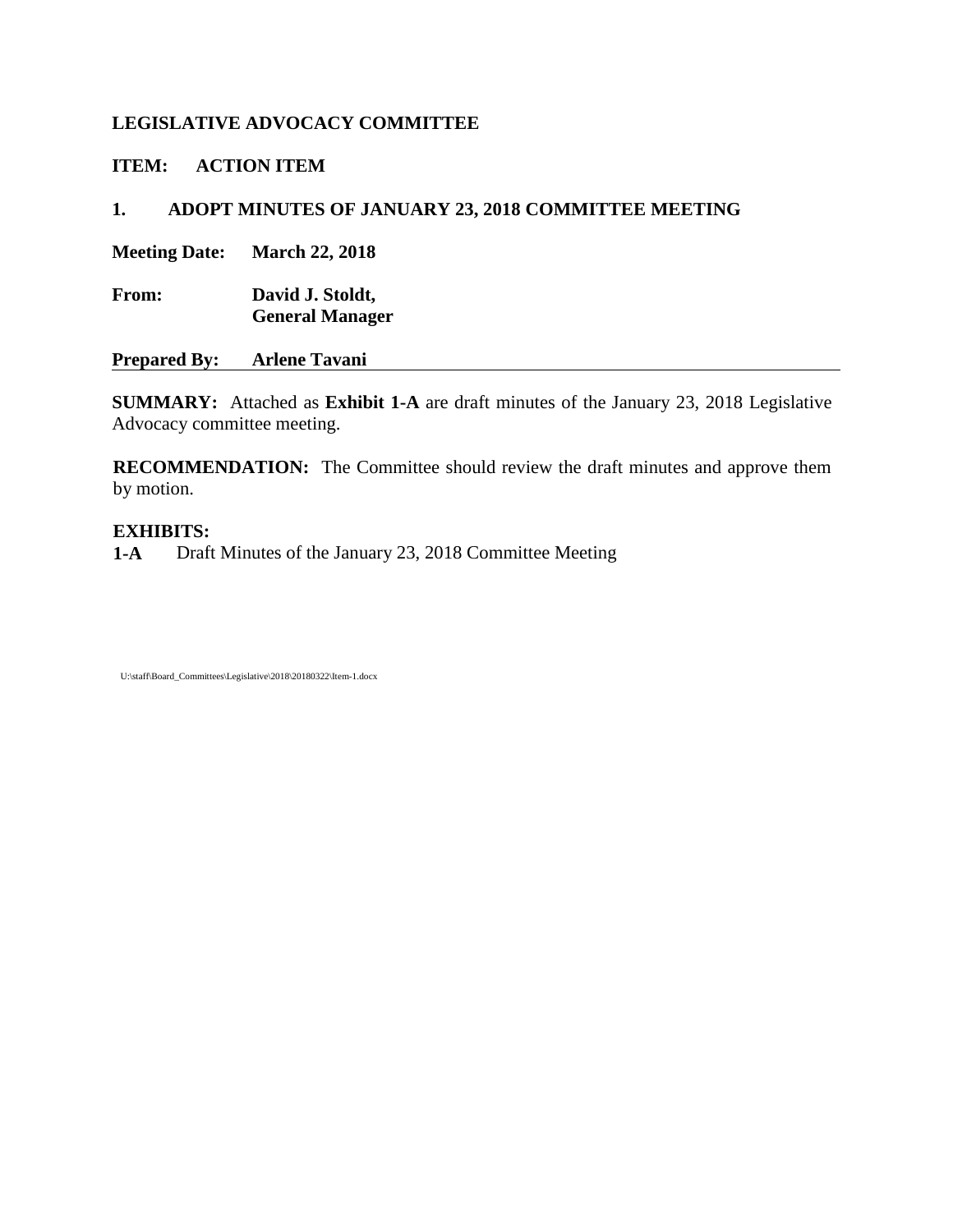

## **EXHIBIT 1-A**

#### **DRAFT MINUTES Legislative Advocacy Committee of the Monterey Peninsula Water Management District** *January 23, 2018*

#### <span id="page-2-0"></span>**Call to Order**

The meeting was called to order at 3:30 pm in the MPWMD conference room.

| Committee members present:       | Andrew Clarke, Chair<br>Robert S. Brower, Sr.<br><b>Molly Evans</b>    |
|----------------------------------|------------------------------------------------------------------------|
| Committee members absent:        | None                                                                   |
| <b>Staff members present:</b>    | David J. Stoldt, General Manager<br>Arlene Tavani, Executive Assistant |
| <b>District Counsel present:</b> | David C. Laredo                                                        |
| <b>Legislative Consultant:</b>   | John Arriaga<br>Laurie Johnson                                         |
| <b>Comments from the Public:</b> | No comments.                                                           |

#### **Action Items**

#### **1. Adopt Minutes of October 17, 2017 Committee Meetings**

On a motion by Evans and second of Brower, minutes of the October 17, 2017 committee meeting were approved on a unanimous vote of 3 – 0 by Evans, Brower and Clarke.

#### **Discussion Items**

#### **2. Report from John Arriaga on Legislative Status and Tracking**

Arriaga reviewed the Legislative Report submitted in the staff report on this item. He also submitted a document titled Governor's 2018-19 Proposed Budget and reviewed water-related items. He noted that emergency regulations related to cannabis will be in effect for 12 to 18 months until permanent rules ae developed. He would be on the alert for regulations regarding water use for cannabis cultivation. Stoldt advised that District staff is researching greenhouse water use, in order to develop a water use factor for indoor cannabis cultivation within the District boundaries. Arriaga reported that AB1668 and SB606 would establish indoor residential water use at 55 gallons per-day-per-person through 2025; 52.5 gallons per-day-perperson through 2030; and thereafter 50 gallons of water per-day-per-person. ACWA is opposed to both bills. Stoldt distributed a document titled AB 1668/SB 606 Technical/Implementation Issues and Requested Amendments. He explained that the District opposed these bills in 2017 because they established an unfunded mandate that could cost ratepayers \$40 to \$70 per connection. There was consensus among committee members that the District should oppose the mandatory water conservation standards in AB 1668 and SB 606. Stoldt distributed a document titled Legislature Takes a Big Step Forward by Passing SB 5.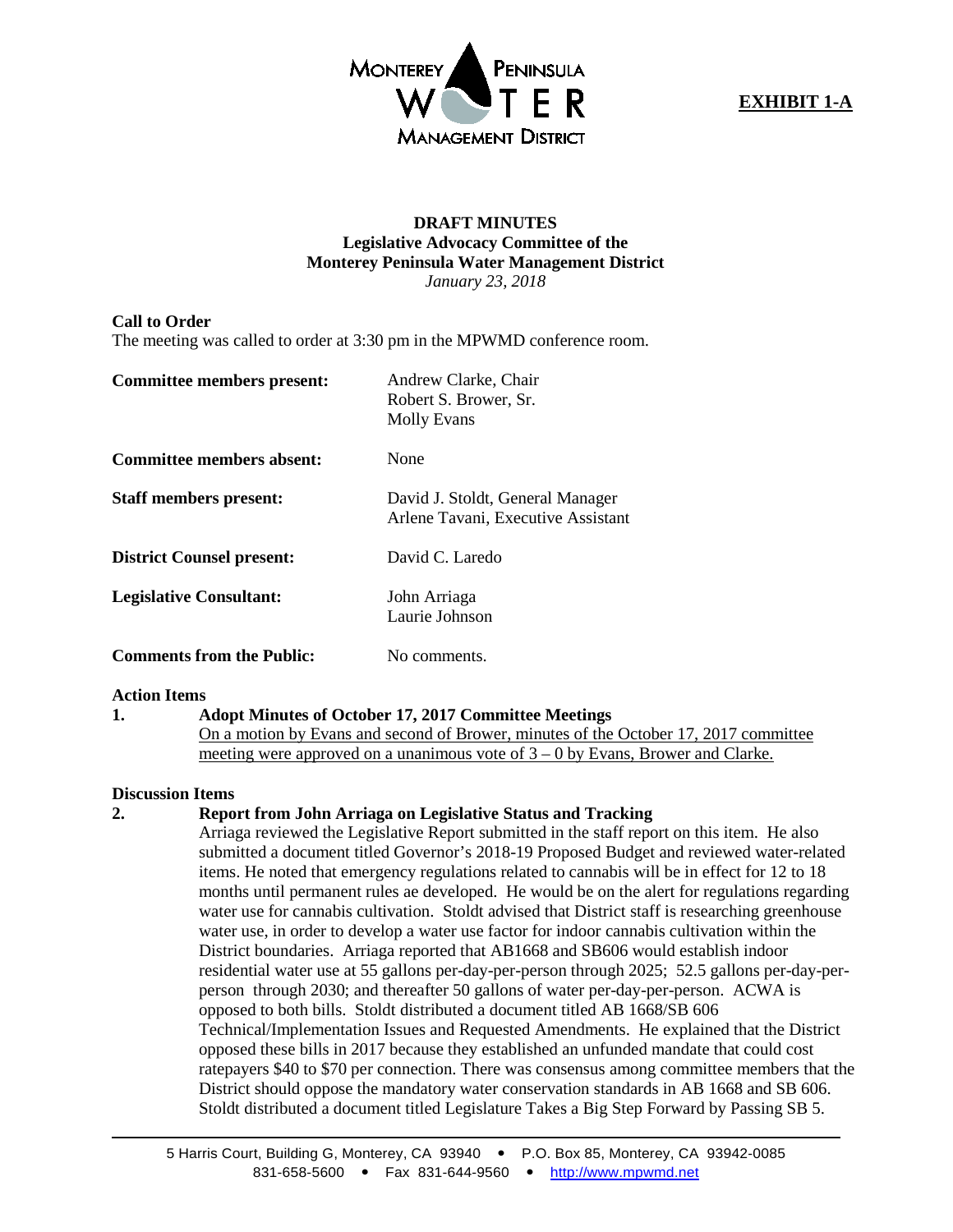The bill established a \$4 billion park and water bond scheduled for the June 2018 ballot. There was consensus among the committee members that the District should support SB 5. Regarding AB 747, Stoldt stated that the District will withhold support for the bill until it is determined if SB 623 will address nitrate issues on a statewide basis. Arriaga reported that the California Water Plan Update should be released in February 2018 and that the Association of California Water Agencies is following it closely. It has been estimated that the cost could be \$10 per month or more for ratepayers.

**3. Discuss Support for Water Supply and Water Quality Bond Act of 2018**

Stoldt reported that the District has been asked to support the Water Supply and Water Quality Bond Act of 2018, that would appear on the November 2018 ballot. He distributed a document titled Funds Available to Monterey County. There was consensus among the committee members that the District should support the measure.

#### **4. Report on October 2017 Meetings in Washington DC** Stoldt distributed a letter dated December 7, 2017 signed by he and Paul Sciuto, and also reviewed Exhibit 4-A from the staff report: the schedule of meetings conducted between October 23 and 25, 2017.

**5. Discuss Preparation for February 2018 Trip to Washington DC for ACWA Conference** Stoldt advised the committee that the Ferguson Group is working to schedule meetings with elected officials or their representatives for the afternoon of Tuesday, February 27, 2018.

**Other Items:** Stoldt reported that the new Executive Director of the Department of Water Resources is Karla Nemeth. He also advised the committee that he has been asked to present introductory remarks on the current state of the water system at a moderated session between Public Water Now and California American Water regarding municipalizing the water system. In his remarks, Mr. Stoldt planned to articulate why the District has not prepared a feasibility study on issue.

**Set Next Meeting Date:** Check on committee members' availability for March 19, 21 or 22.

**Adjournment:** The meeting was adjourned at 4:21 pm

U:\staff\Board\_Committees\Legislative\2018\20180322\Item-1-Exh-A.docx

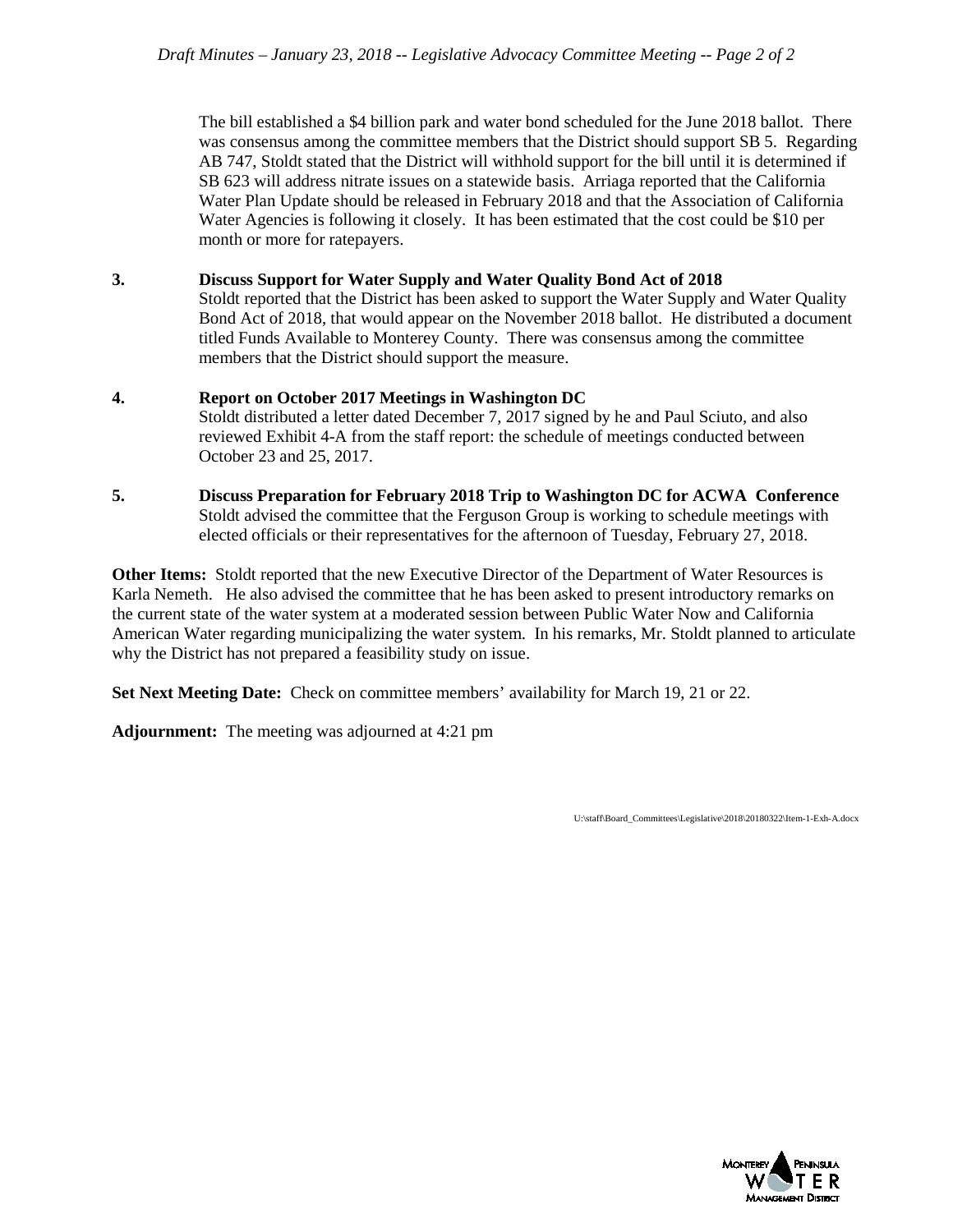<span id="page-4-0"></span>**ITEM: ACTION ITEM**

| 2.                                     | <b>RECOMMENDATION</b><br>DEVEL OP<br><b>LEGISLATIVE ADVOCACY PLAN</b>      | <b>TO</b>                                | <b>THE</b>            | <b>BOARD</b> | ON  | 2018-19 |
|----------------------------------------|----------------------------------------------------------------------------|------------------------------------------|-----------------------|--------------|-----|---------|
| <b>Meeting Date:</b>                   | <b>March 22, 2018</b>                                                      |                                          | <b>Budgeted:</b>      |              | N/A |         |
| From:                                  | David J. Stoldt,<br><b>General Manager</b>                                 | N/A<br>Program/<br><b>Line Item No.:</b> |                       |              |     |         |
| David J. Stoldt<br><b>Prepared By:</b> |                                                                            |                                          | <b>Cost Estimate:</b> |              | N/A |         |
| <b>CEQA Compliance: N/A</b>            | <b>General Counsel Review: N/A</b><br><b>Committee Recommendation: N/A</b> |                                          |                       |              |     |         |

**SUMMARY:** Attached as **Exhibit [2-A](#page-5-0)** is a draft 2018-19 Legislative Advocacy Plan.

**RECOMMENDATION:** Staff recommends that the Committee provide comments and recommend the Board of Directors review the Legislative Advocacy Plan and adopt it by consent at the April board meeting.

#### **EXHIBITS**

**[2-A](#page-5-0)** Draft 2018-19 Legislative Advocacy Plan

U:\staff\Board\_Committees\Legislative\2018\20180322\02\Item-2.docx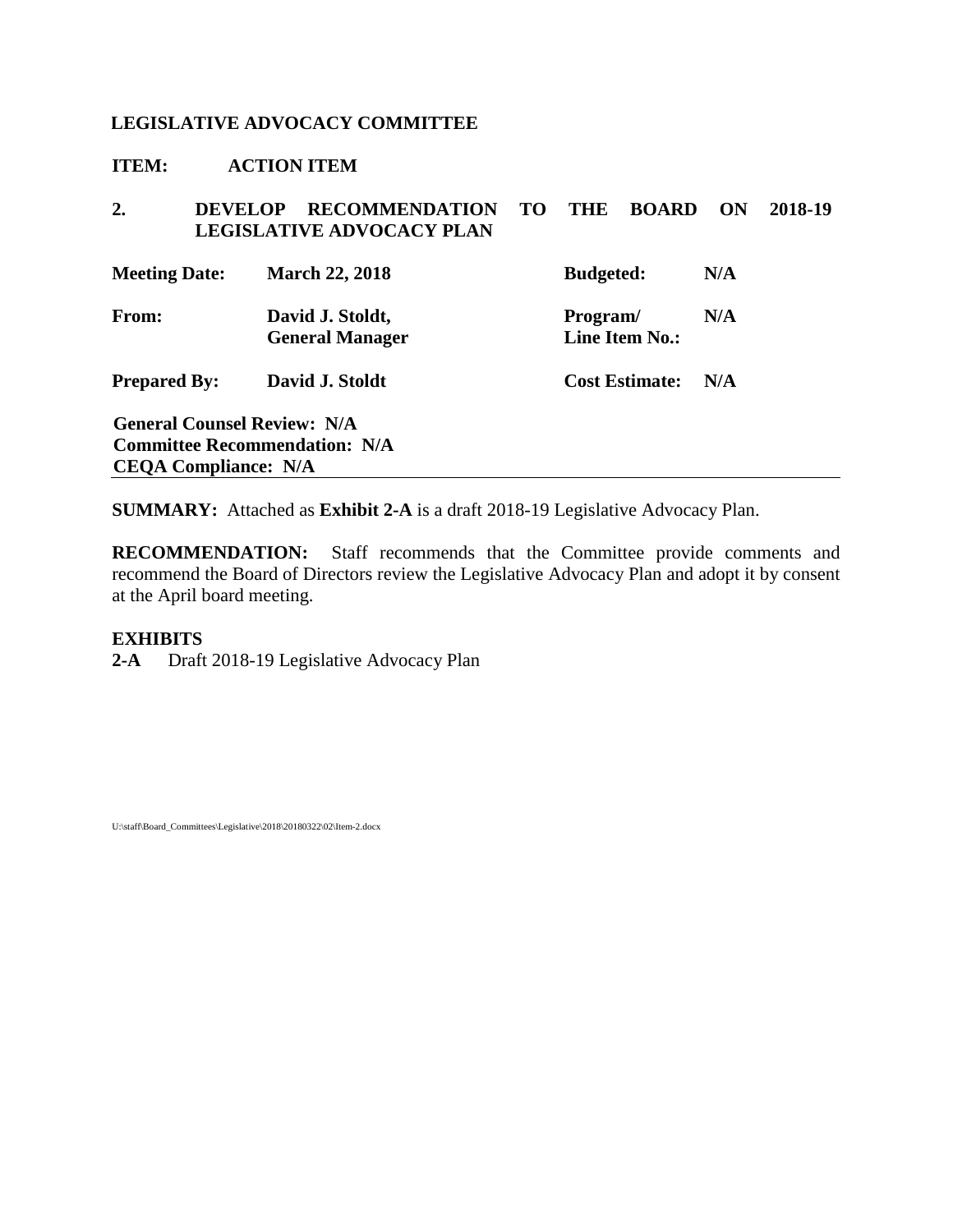

# **EXHIBIT 2-A**

## 2018‐19 Legislative Advocacy Plan

<span id="page-5-0"></span>This plan establishes the Monterey Peninsula Water Management District legislative and government affairs priorities for FY 2018‐19.

## **Federal Strategy**

- 1) Continue relationship and services with The Ferguson Group
	- Identifying legislation or proposed regulatory changes that may impact the District.
	- Track opportunities from 2017 WIIN Act and proposed 2018 Napolitano bill
	- Track Title XVI Reform, Funding for Pure Water Monterey
	- Track Trump Administration budget actions and Infrastructure Funding/Financing Proposals
	- Consult with staff to develop positions on relevant legislation.
	- Advocate the District's position on bills and matters of interest.
	- Identify funding opportunities and notify of timing, requirements, and advocate on behalf of District or District's partners (e.g. WaterSMART)
	- Prepare materials for briefing talking points, briefing books, letters, as necessary
	- Coordinate with other water district lobbyists and organizations
	- Maintain close relationships with Monterey legislative delegation
- 2) Maintain Washington DC profile:
	- Work with The Ferguson Group to organize timely trips as needed, but at least once a year separate from ACWA trip
	- Both Congressional delegation and regulatory departments related to water, including but not limited to BLM, NOAA (NMFS), USBR, USDA, and EPA. Emphasis on developing staff relationship with Senator Harris
	- Attend ACWA trip each year
	- Direct contact with associations including ACWA, WateReuse, etc.
- 3) Provide support for relevant legislation.
- 4) Expedite Pure Water Monterey/CSIP Annexations.
- 5) Perform on existing federal grants:
	- Drought Contingency Plan (\$200,000 USBR 2-year project)
	- Salinas and Carmel Rivers Basin Study (\$900,000 USBR 3-year project)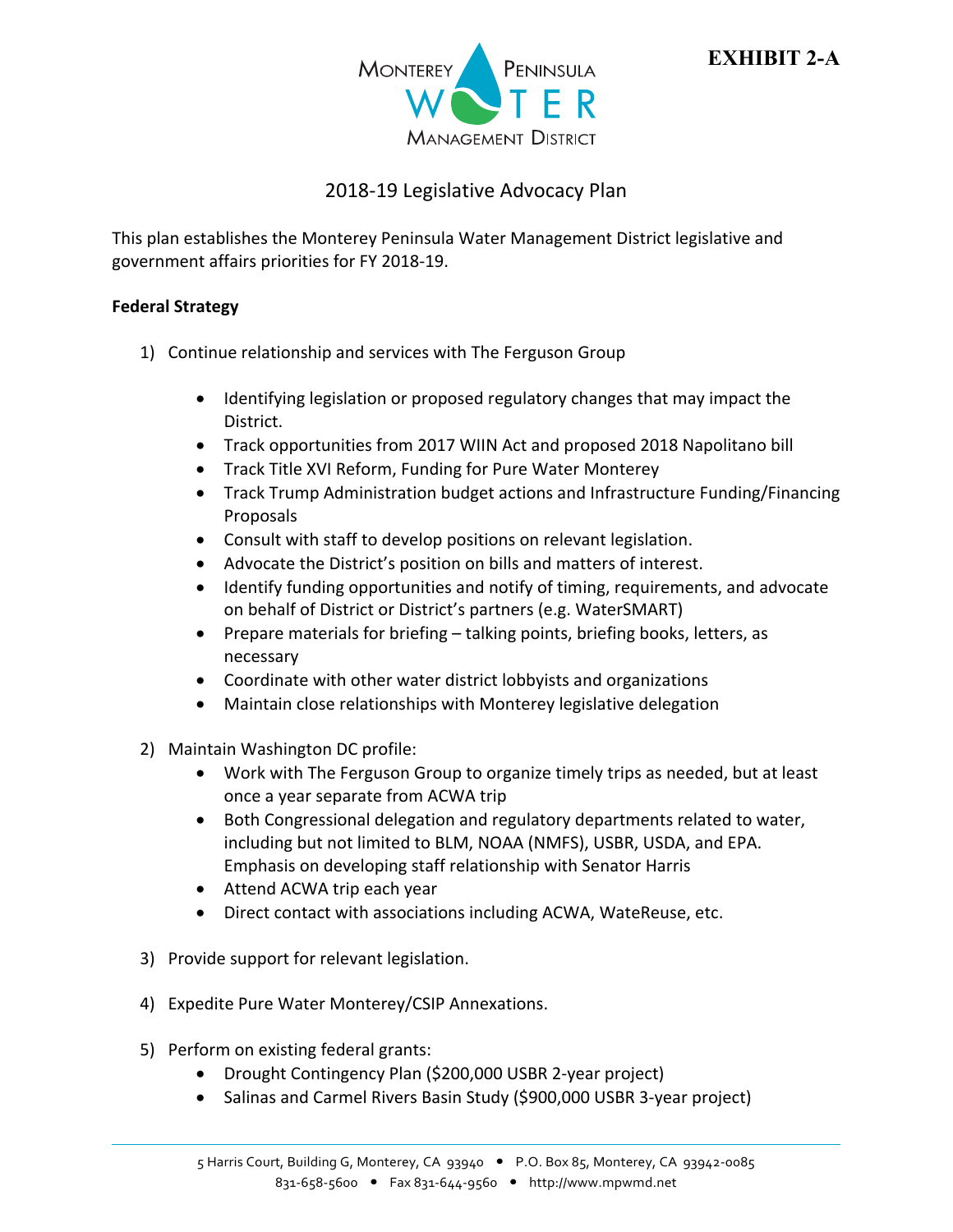MPWMD Legislative Advocacy Plan Page 2 of 2 March 2018 ‐ DRAFT

## **State of California Strategy**

- 1) Monitor and pursue grant opportunities:
	- IRWM: We have been awarded a Central Coast-wide Disadvantaged Community planning grant that may also be used for implementation. We intend to apply it to the District's "HEART Program" for retrofits in low income and multi‐family settings. Will maintain our lobbying effort to retain the funding agreement to ensure we receive over \$3 million in the next IRWM round of Prop 1 moneys'
	- Storm water: Funds are available for multi-benefit storm water management projects. A Storm Water Resource Plan (SWRP) is required to be eligible for implementation or project‐specific planning funding. The SWRP will be due within 90 days of award of an implementation grant. The District's Local Project Grant to the City of Monterey will lay groundwork for this plan.
- 2) Maintain Sacramento profile:
	- Work with JEA Associates to organize timely trips as needed, but at least once a year separate from needs‐based visits.
	- Meet with legislative team locally
	- Attend CSDA, ACWA, and/or WateReuse legislative days
- 3) Provide support/opposition for relevant legislation.
	- Maintain JEA bill-tracking
	- Provide letters of support or opposition on legislation and regulations that affect the water industry. Current effort on Budget Trailer bill, AB 1668/SB 606, AB 401, SB 623, and proposed SWRCB permanent conservation regulations.
- 4) Develop helpful relationships: ACWA, WateReuse, Latino Water Coalition

## **Local Strategy**

- 1) Maintain District role in regional water issues related to:
	- Pure Water Monterey CSIP expansion and expansion for MCWD
	- Los Padres Dam and Reservoir studies
	- Funding plan for portion of desal project
- 2) Participate in County‐wide efforts (CEQA, OES, Water planning, Carmel River/Lagoon)
- 3) Maintain outreach to local associations government affairs committees (Chambers, MCAR, MCHA, Coalition of Peninsula Businesses, jurisdictions' mayors and councils)
- 4) Better articulate CPUC activities to local ratepayer groups

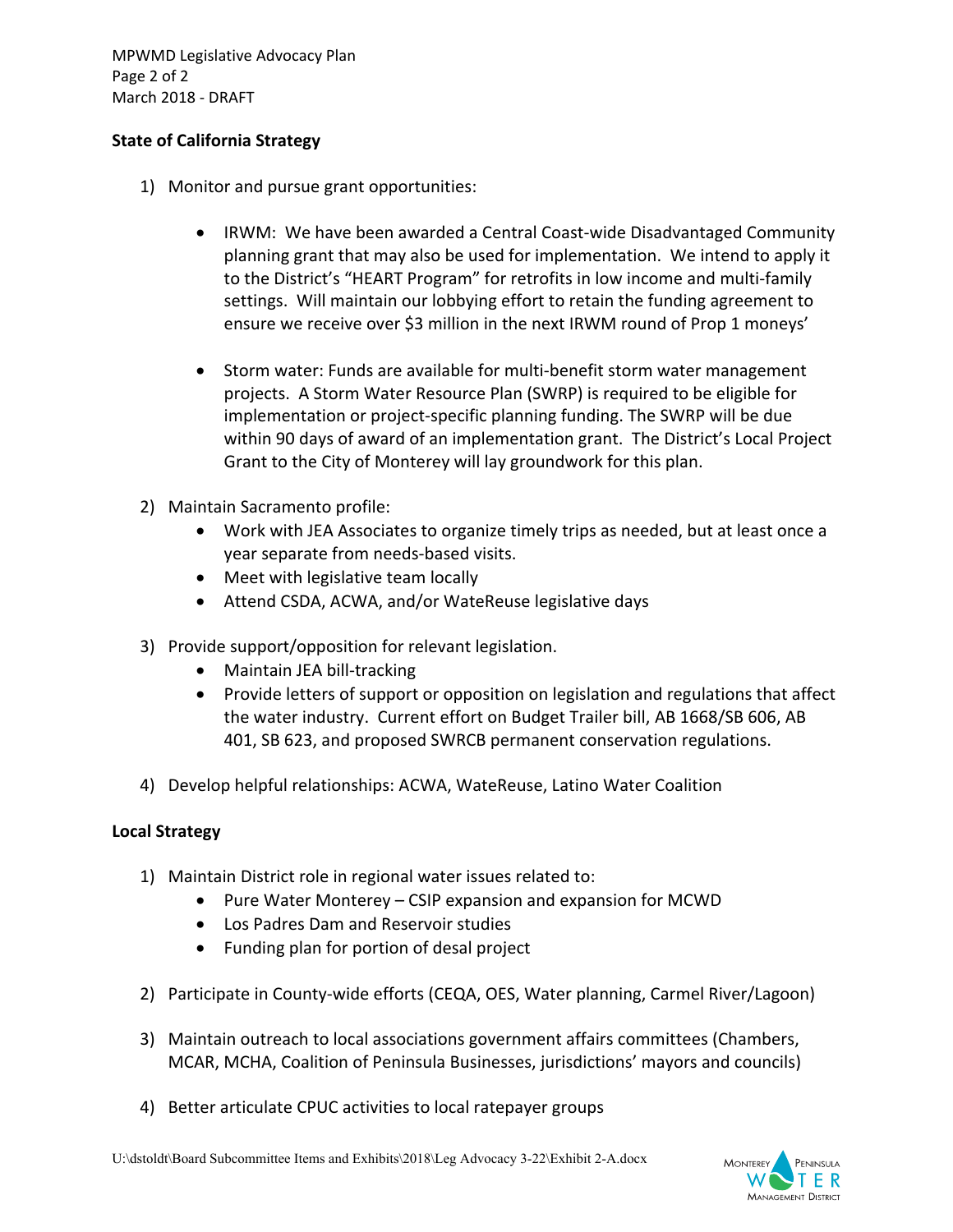#### <span id="page-7-0"></span>**ITEM: DISCUSSION ITEM**

## **3. REPORT FROM JOHN ARRIAGA ON LEGISLATIVE STATUS AND TRACKING**

**Meeting Date: March 22, 2018**

**From: David J. Stoldt, General Manager**

**Prepared By: Arlene Tavani**

**SUMMARY:** Attached as **Exhibit 3[-A](#page-8-0)** is a Legislative Report that updates the committee on water-related California Senate and Assembly bills that are being monitored by John Arriaga.

#### **EXHIBITS:**

**[3-A](#page-8-0)** MPWMD Legislative Track from John Arriaga

U:\staff\Board\_Committees\Legislative\2018\20180322\03\Item-3.docx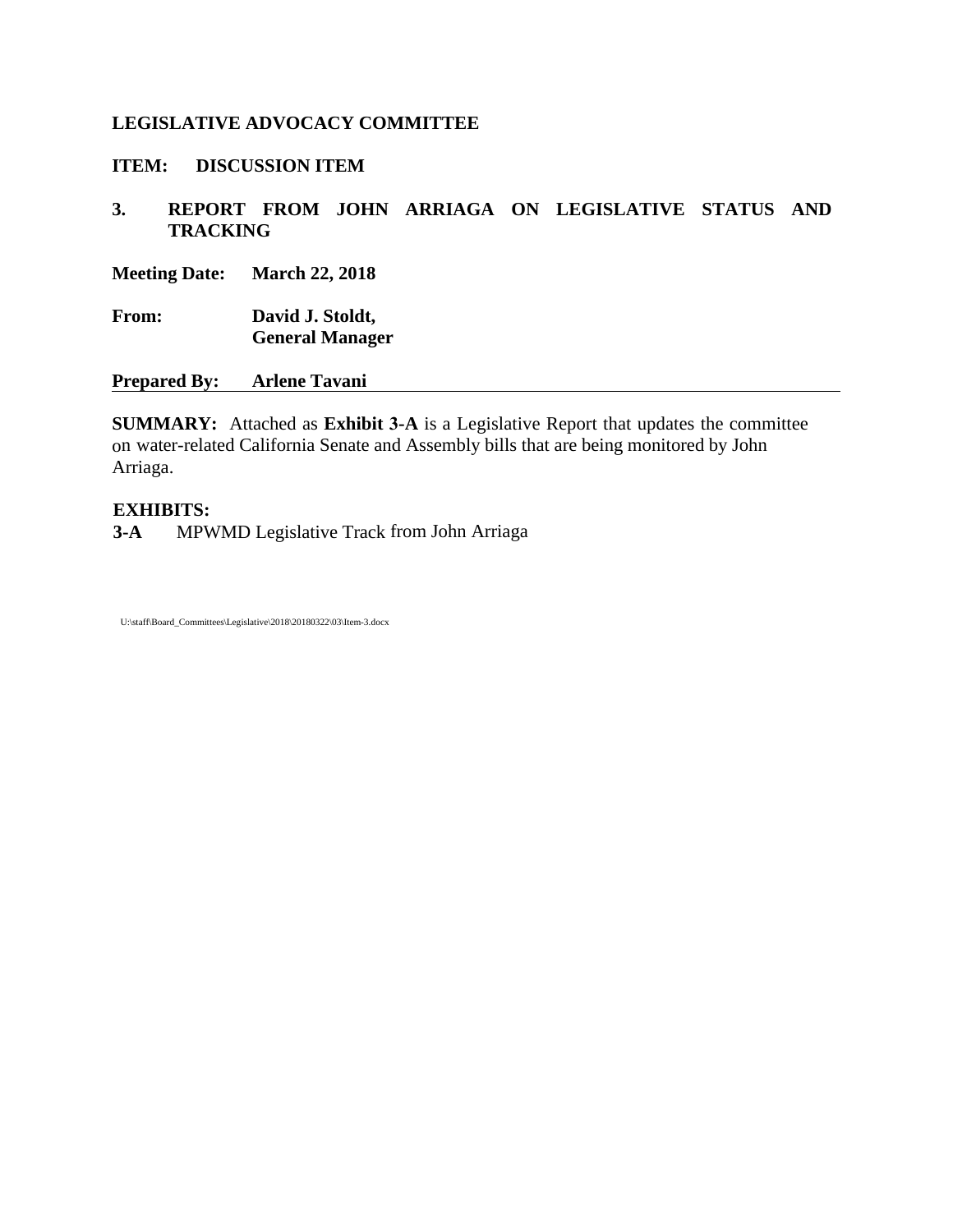# **MPWMD Legislative Track As of March 12, 2018**

<span id="page-8-0"></span>

| Measure | Author          | Topic                                                                                                      | <b>Status</b>                                                                                                                                                                                               | <b>Brief Summary</b>                                                                                                                                                                                                                                                                                                                                                                                                                                                                                                                                                                                                                                                                                               | <b>Notes</b>                     |
|---------|-----------------|------------------------------------------------------------------------------------------------------------|-------------------------------------------------------------------------------------------------------------------------------------------------------------------------------------------------------------|--------------------------------------------------------------------------------------------------------------------------------------------------------------------------------------------------------------------------------------------------------------------------------------------------------------------------------------------------------------------------------------------------------------------------------------------------------------------------------------------------------------------------------------------------------------------------------------------------------------------------------------------------------------------------------------------------------------------|----------------------------------|
| AB 747  | Caballero D     | Taxation:<br>nitrogen-<br>based<br>fertilizer<br>application:<br>County of<br>Monterey.<br>(A-<br>9/8/2017 |                                                                                                                                                                                                             | $9/8/17$ – Senate Rules Would authorize the County of Monterey to impose a special tax or assessment until<br>January 1, 2029, or until a statute creating a statewide program for the purpose of<br>addressing water quality issues associated with groundwater-sourced drinking water is<br>enacted, whichever is earlier, on the application, for any commercial purpose, of<br>fertilizers containing any form or compound of nitrogen, if the board of supervisors<br>of the county adopts an ordinance proposing the tax or assessment and the<br>ordinance proposing the tax or assessment is approved by the voters, subject to<br>applicable voter approval requirements, as specified.                   | Oppose                           |
| AB 1442 | Allen, Travis R | Bonds:<br>transportati<br>on: water<br>projects.                                                           | $2/1/2018$ -From<br>committee: Filed with<br>the Chief Clerk<br>pursuant to Joint Rule<br>56.                                                                                                               | Would provide that no further bonds shall be sold for high-speed rail purposes pursuant to<br>the Safe, Reliable High-Speed Passenger Train Bond Act for the 21st Century, except as<br>specifically provided with respect to an existing appropriation for high-speed rail purposes for<br>early improvement projects in the Phase 1 blended system. The bill, subject to the above<br>exception, would require redirection of the unspent proceeds received from outstanding<br>bonds issued and sold for other high-speed rail purposes prior to the effective date of these<br>provisions, upon appropriation, for use in retiring the debt incurred from the issuance and<br>sale of those outstanding bonds. |                                  |
| AB 1654 | Rubio D         | Water<br>conservatio<br>n.                                                                                 | from committee. Re-<br>referred to Com. on<br>RLS. (Set for hearing)<br>$(1/23/2018 - \text{Immune})$<br>to Deadlines according<br>to JR61(f). Deadlines<br>do not apply to bills in<br>a Rules committee.) | 7/17/2017-Withdrawn Would state the intent of the Legislature to enact legislation necessary to help make water<br>conservation a California way of life.                                                                                                                                                                                                                                                                                                                                                                                                                                                                                                                                                          |                                  |
| AB 1668 | Friedman D      | Water<br>management<br>planning.                                                                           | 9/15/2017-From<br>committee: Do pass<br>and re-refer to Com.                                                                                                                                                | Current law requires the state to achieve a 20% reduction in urban per capita water use in<br>California by December 31, 2020. Current law requires each urban retail water supplier to<br>develop urban water use targets and an interim urban water use target, as specified. This bill                                                                                                                                                                                                                                                                                                                                                                                                                          | Oppose<br><b>ACWA</b> is Opposed |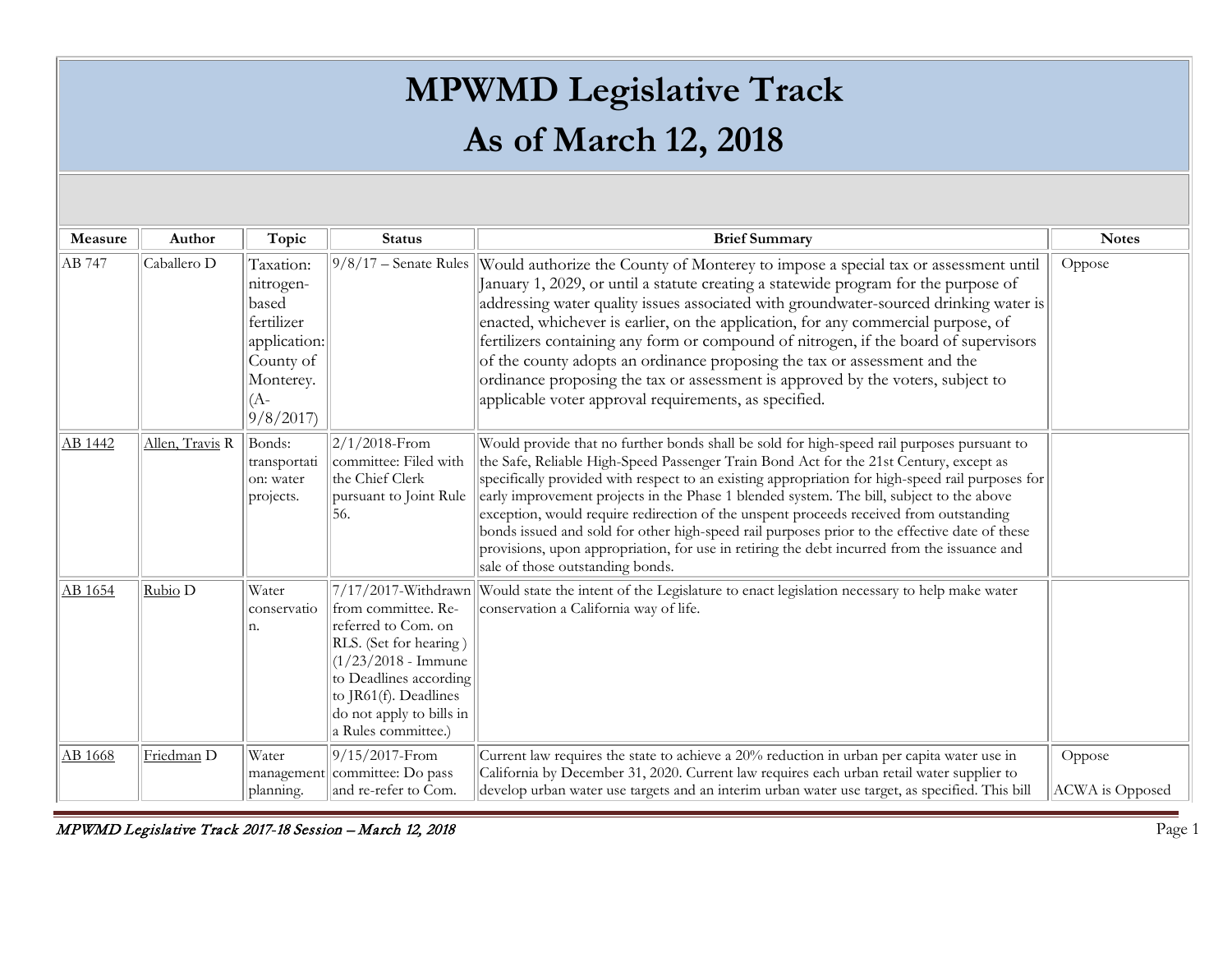|         |                        |                                                                                | 0.) (September 15). Re-<br>referred to Com. on<br>RLS.             | on RLS. (Ayes 5. Noes would require the State Water Resources Control Board, in coordination with the Department Unless Amended<br>of Water Resources, to adopt long-term standards for the efficient use of water, as provided,<br>and performance measures for commercial, industrial, and institutional water use on or before<br>June 30, 2021.                                                                                                                                                                                                                                                                                                                                                                                                                                                                                                                                        |                        |
|---------|------------------------|--------------------------------------------------------------------------------|--------------------------------------------------------------------|--------------------------------------------------------------------------------------------------------------------------------------------------------------------------------------------------------------------------------------------------------------------------------------------------------------------------------------------------------------------------------------------------------------------------------------------------------------------------------------------------------------------------------------------------------------------------------------------------------------------------------------------------------------------------------------------------------------------------------------------------------------------------------------------------------------------------------------------------------------------------------------------|------------------------|
| AB 1989 | Mathis R               | California<br>Safe<br>Drinking<br>Water Act.                                   | $2/2/2018$ -From<br>printer. May be heard<br>in committee March 4. | Current law, the California Safe Drinking Water Act, imposes on the State Water Resources<br>Control Board various responsibilities and duties relating to providing a dependable, safe<br>supply of drinking water. The act prohibits a person from operating a public water system<br>without a permit and requires any person who owns a public water system to ensure that the<br>system, among other things, provides a reliable and adequate supply of pure, wholesome,<br>healthful, and potable water. This bill would make nonsubstantive changes to the latter<br>provision.                                                                                                                                                                                                                                                                                                     |                        |
| AB 1991 | Mathis R               | Safe<br>Drinking<br>Water State<br>Revolving<br>Fund Law<br>of 1997.           | $2/2/2018$ -From<br>printer. May be heard<br>in committee March 4. | Current law, the Safe Drinking Water State Revolving Fund Law of 1997, establishes the Safe<br>Drinking Water State Revolving Fund to provide grants or revolving fund loans for the<br>design and construction of projects for public water systems that will enable those systems to<br>meet safe drinking water standards. This bill would make nonsubstantive changes in those<br>provisions.                                                                                                                                                                                                                                                                                                                                                                                                                                                                                          |                        |
| AB 2050 | Caballero <sub>D</sub> | Small<br>System<br>Water<br>Authority<br>Act of 2018.                          | 2/7/2018-From<br>printer. May be heard<br>in committee March 9.    | Would create the Small System Water Authority Act of 2018 and state legislative findings and<br>declarations relating to authorizing the creation of small system water authorities that will<br>have powers to absorb, improve, and competently operate noncompliant public water<br>systems. The bill would define various terms and require a change in organization to be<br>carried out as set forth in the Cortese-Knox-Hertzberg Local Government Reorganization<br>Act of 2000.                                                                                                                                                                                                                                                                                                                                                                                                    |                        |
| AB 2060 | Garcia,<br>Eduardo D   | Water:<br>grants:<br>advanced<br>payments.                                     | 2/22/2018-Referred<br>to Coms. on W., P., &<br>W. and E.S. & T.M.  | Current law requires a regional water management group, within 90 days of notice that a grant<br>has been awarded, to provide the Department of Water Resources with a list of projects to be<br>funded by the grant funds where the project proponent is a nonprofit organization or a<br>disadvantaged community, or the project benefits a disadvantaged community. Current law<br>requires the department, within 60 days of receiving the project information, to provide<br>advanced payment of 50% of the grant award for those projects that satisfy specified criteria,<br>including that the grant award for the project is less than \$1,000,000 and requires the<br>advanced funds to be handled as prescribed. This bill would instead require the department to<br>provide advanced payment for those projects of \$500,000 or 50% of the grant award,<br>whichever is less. | ACWA is<br>Favor/Amend |
| AB 2064 | Gloria <sub>D</sub>    | Integrated<br>regional<br>water<br>management<br>plans:<br>grants:<br>advanced | $2/16/2018$ -Referred<br>to Com. on W., P., &<br>W.                | Current law, until January 1, 2025, requires a regional water management group, within 90<br>days of notice that a grant has been awarded, to provide the Department of Water Resources<br>with a list of projects to be funded by the grant funds if the project proponent is a nonprofit<br>organization or a disadvantaged community or the project benefits a disadvantaged<br>community. Current law requires the department, within 60 days of receiving this project<br>information, to provide advanced payment of 50% of the grant award for those projects that<br>satisfy specified criteria and require the advanced funds to be handled, including that the                                                                                                                                                                                                                   | ACWA is<br>Favor/Amend |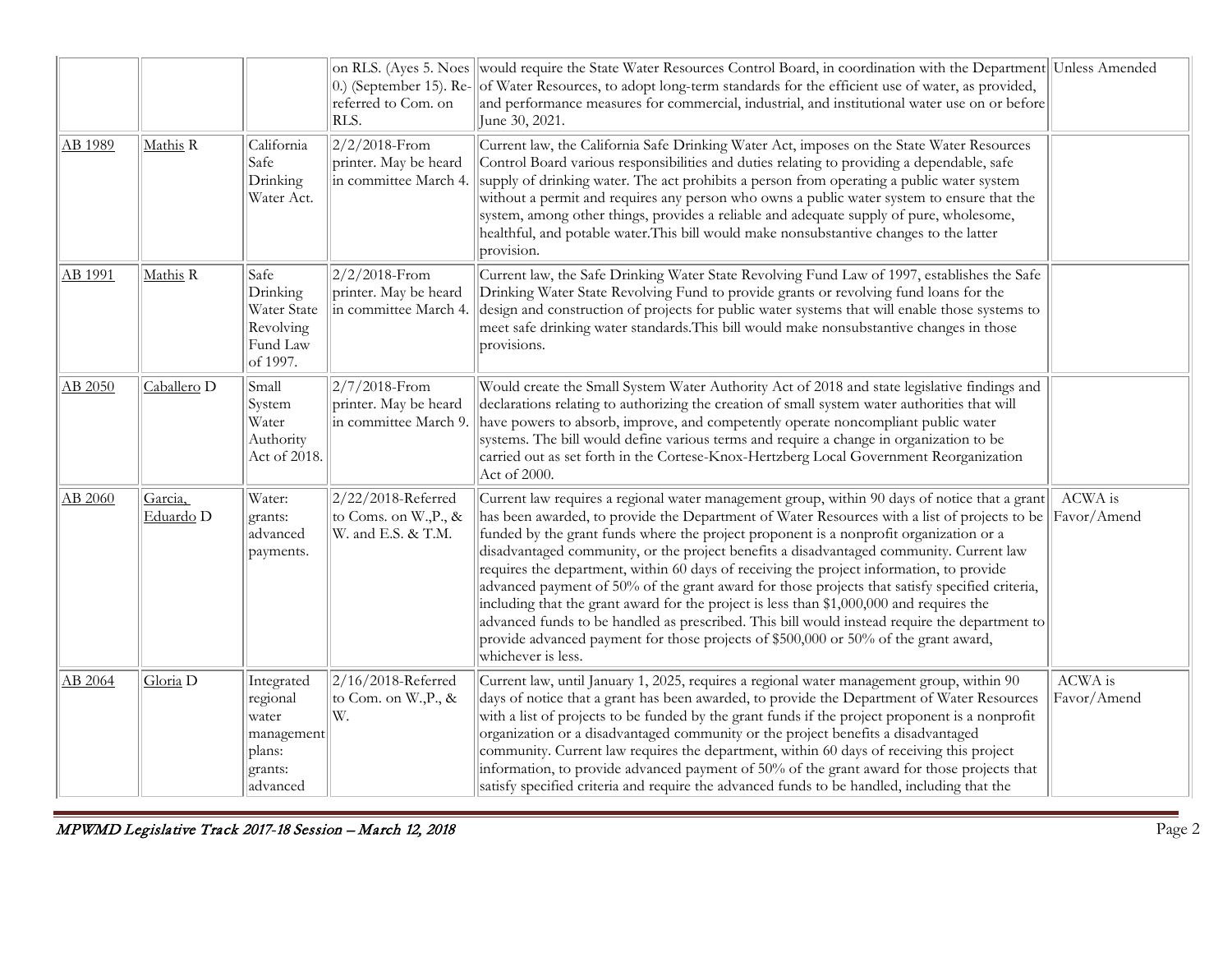|                |                            | payment.                                                                                     |                                                                         | funds are required to be spent within 6 months of the date of receipt unless the department<br>waives this requirement. The bill, until January 1, 2025, would require a project proponent,<br>upon completion of the first one-half of a project receiving an above-described grant award,<br>to provide a first one-half project accountability report to the department that reports the<br>completion of objectives for the first one-half of the project and documents the expenditure<br>and use of advanced grant funds.                                                                                                                                                                                                                                                                         |                                                                                             |
|----------------|----------------------------|----------------------------------------------------------------------------------------------|-------------------------------------------------------------------------|---------------------------------------------------------------------------------------------------------------------------------------------------------------------------------------------------------------------------------------------------------------------------------------------------------------------------------------------------------------------------------------------------------------------------------------------------------------------------------------------------------------------------------------------------------------------------------------------------------------------------------------------------------------------------------------------------------------------------------------------------------------------------------------------------------|---------------------------------------------------------------------------------------------|
| <u>AB 2065</u> | $\overline{\text{Ting}}$ D | Local<br>agencies:<br>surplus land.                                                          | $2/22/2018$ -Referred<br>to Com. on L. GOV.                             | Current law prescribes requirements for the disposal of surplus land by a local agency.<br>Current law defines "local agency" for these purposes as every city, county, city and county,<br>and district, including school districts of any kind or class, empowered to acquire and hold<br>real property. This bill would expand the definition of "local agency" to include sewer, water,<br>utility, and local and regional park districts, joint powers authorities, successor agencies to<br>former redevelopment agencies, housing authorities, and other political subdivisions of this<br>state and any instrumentality thereof that is empowered to acquire and hold real property,<br>thereby requiring these entities to comply with these requirements for the disposal of surplus<br>land. | ACWA is<br>recommending an<br>Oppose Unless<br>Amended to their<br>Legislative<br>Committee |
| AB 2072        | Quirk <sub>D</sub>         | State Water<br>Resources<br>Control<br>Board:<br>contaminant<br>s of<br>emerging<br>concern. | $2/16/2018$ -Referred<br>to Com. on E.S. &<br>T.M.                      | Would require the State Water Resources Control Board, to the extent that the state board<br>determines funds are available, to establish and maintain a dedicated program to research<br>contaminants of emerging concern to understand the contaminants entering drinking water<br>supplies. The bill would require the program to research the impacts of contaminants of<br>emerging concern on human health and the environment, as prescribed.                                                                                                                                                                                                                                                                                                                                                    |                                                                                             |
| AB 2179        | Gipson D                   | Municipal<br>: public<br>utility<br>service:<br>water and<br>sewer<br>service.               | $3/1/2018$ -Referred to<br>corporations Com. on L. GOV.                 | Would authorize a municipal corporation to utilize the alternative procedures to lease, sell, or<br>transfer that portion of a municipal utility used for furnishing sewer service outside the<br>boundaries of the municipal corporation.                                                                                                                                                                                                                                                                                                                                                                                                                                                                                                                                                              |                                                                                             |
| AB 2225        | Limón <sub>D</sub>         | Public<br>agencies:<br>data<br>protection:<br>standards.                                     | $2/14/2018$ -From<br>printer. May be heard<br>in committee March<br>16. | Would state the intent of the Legislature to enact legislation that would require public<br>agencies to meet increased data protection standards by enhancing password protection<br>requirements and annually assessing cybersecurity responses.                                                                                                                                                                                                                                                                                                                                                                                                                                                                                                                                                       |                                                                                             |
| AB 2241        | Rubio D                    | Sustainable<br>water use<br>and demand<br>reduction:                                         | $2/14/2018$ -From<br>printer. May be heard<br>in committee March<br>16. | Current law requires the State Water Resources Board to implement and administer various<br>water conservation and demand reduction programs in the state. Current law makes legislative<br>findings and declarations regarding the need to reduce urban water use statewide by 20% and<br>to effectively measure a water supplier's efforts to reduce urban water use in its service                                                                                                                                                                                                                                                                                                                                                                                                                   |                                                                                             |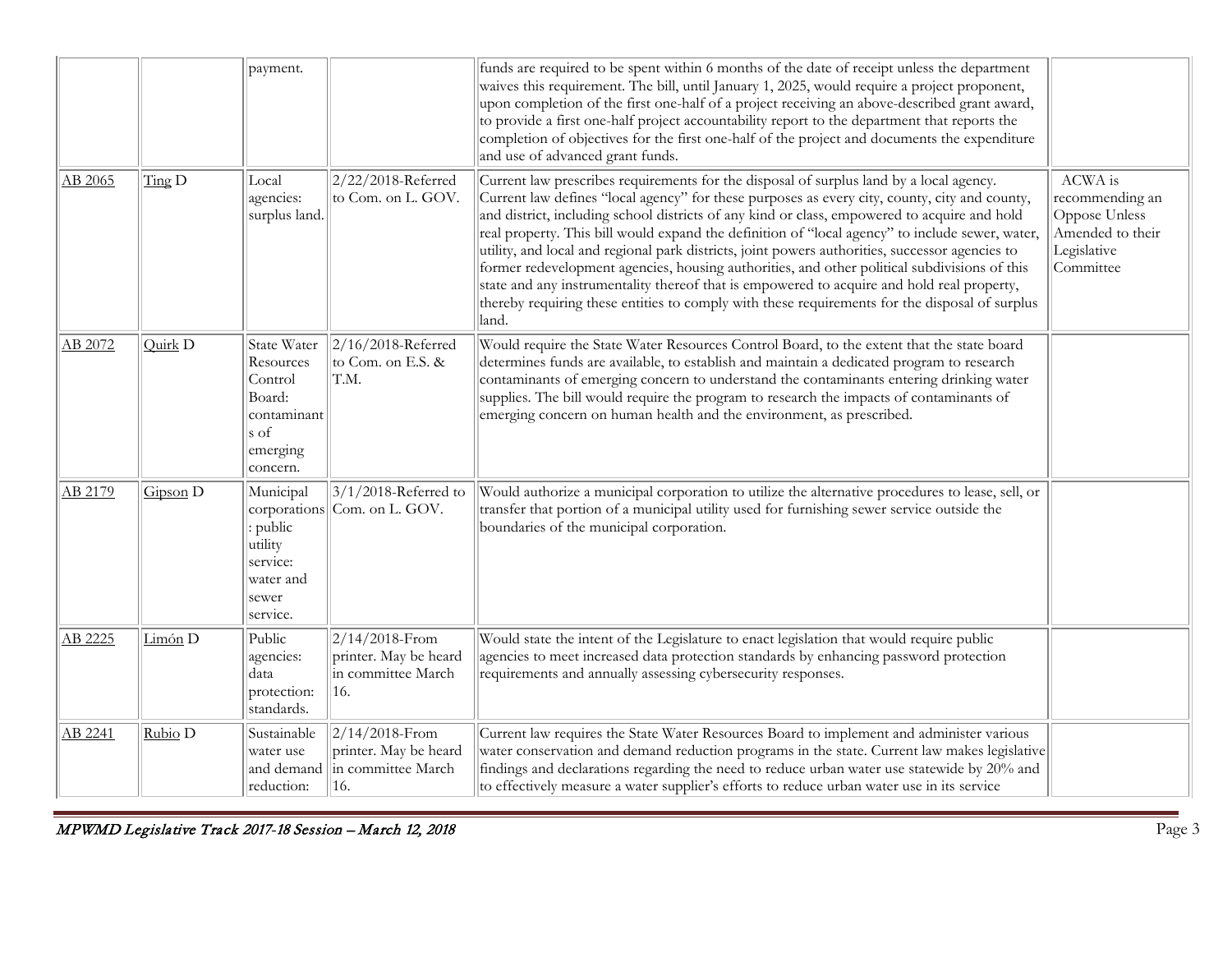|         |                       | legislative<br>findings and<br>declarations.                                         |                                                                                                  | area. This bill would make nonsubstantive changes in those legislative findings and<br>declarations.                                                                                                                                                                                                                                                                                                                                                                                                                                                                                                                                                                                                                                                                                                                |  |
|---------|-----------------------|--------------------------------------------------------------------------------------|--------------------------------------------------------------------------------------------------|---------------------------------------------------------------------------------------------------------------------------------------------------------------------------------------------------------------------------------------------------------------------------------------------------------------------------------------------------------------------------------------------------------------------------------------------------------------------------------------------------------------------------------------------------------------------------------------------------------------------------------------------------------------------------------------------------------------------------------------------------------------------------------------------------------------------|--|
| AB 2242 | Rubio D               | planning.                                                                            | Urban water $  2/14/2018$ -From<br>management printer. May be heard<br>in committee March<br>16. | Current law declares that certain provisions relating to urban water management planning are<br>intended to provide assistance to water agencies in carrying out their long-term resource<br>planning responsibilities to ensure adequate water supplies to meet current and future<br>demands for water. Current law makes related legislative findings and declarations. This bill<br>would make a nonsubstantive change in those findings and declarations.                                                                                                                                                                                                                                                                                                                                                      |  |
| AB 2249 | $\angle$ Cooley D     | Public<br>contracts:<br>local<br>agencies:<br>alternative<br>procedure.              | $3/1/2018$ -Referred to<br>Com. on L. GOV.                                                       | Would authorize public projects of \$60,000 or less to be performed by the employees of a<br>public agency, authorize public projects of \$200,000 or less to be let to contract by informal<br>procedures, and require public projects of more than \$200,000 to be let to contract by formal<br>bidding procedures.                                                                                                                                                                                                                                                                                                                                                                                                                                                                                               |  |
| AB 2266 | <b>Bigelow</b> R      | management<br>planning.                                                              | Urban water $  2/14/2018$ -From<br>printer. May be heard<br>in committee March<br>16.            | The Urban Water Management Planning Act requires every public and private urban water<br>supplier that directly or indirectly provides water for municipal purposes to prepare and adopt<br>an urban water management plan and to updated its plan once every 5 years on or before<br>December 31 in years ending in 5 and zero, except as specified. Current law declares that<br>these provisions relating to urban water management planning are intended to provide<br>assistance to water agencies in carrying out their long-term resource planning responsibilities<br>to ensure adequate water supplies meet existing and future demands for water. Current law<br>makes related legislative findings and declarations. This bill would make a nonsubstantive<br>change in those findings and declarations. |  |
| AB 2283 | Holden <sub>D</sub>   | Income<br>taxes:<br>exclusion:<br>turf removal<br>water<br>conservatio<br>n program. | 3/1/2018-Referred to<br>Com. on REV. &<br>TAX.                                                   | The Personal Income Tax Law and the Corporation Tax Law, for taxable years beginning on<br>or after January 1, 2014, and before January 1, 2019, provide an exclusion from gross income<br>for any amount received as a rebate, voucher, or other financial incentive issued by a local<br>water agency or supplier for participation in a turf removal water conservation program. This<br>bill would extend the operation of those provisions to January 1, 2024.                                                                                                                                                                                                                                                                                                                                                 |  |
| AB 2370 | Holden <sub>D</sub>   | Lead<br>exposure:<br>child day<br>care<br>facilities:<br>family day<br>care homes.   | $3/1/2018$ -Referred to<br>Coms. on HUM. S.<br>and E.S. & T.M.                                   | The California Child Day Care Facilities Act requires that, as a condition of licensure and in<br>addition to any other required training, at least one director or teacher at each day care center,<br>and each family day care home licensee who provides care, have at least 15 hours of health<br>and safety training, covering specified components. This bill would require, as a condition of<br>licensure, the health and safety training include instruction in the prevention of lead exposure.<br>The bill, for a license issued before January 1, 2019, would give the licensee 90 days to comply<br>with these provisions.                                                                                                                                                                             |  |
| AB 2371 | Carrillo <sub>D</sub> | Water use<br>sustainabilit                                                           | $2/15/2018$ -From<br>printer. May be heard<br>y: irrigation.   in committee March                | Current law, the Water Conservation in Landscaping Act, requires the Department of Water<br>Resources to update its model water-efficient landscape ordinance by regulation and<br>prescribes various requirements for the updated model ordinance. This bill would state the                                                                                                                                                                                                                                                                                                                                                                                                                                                                                                                                       |  |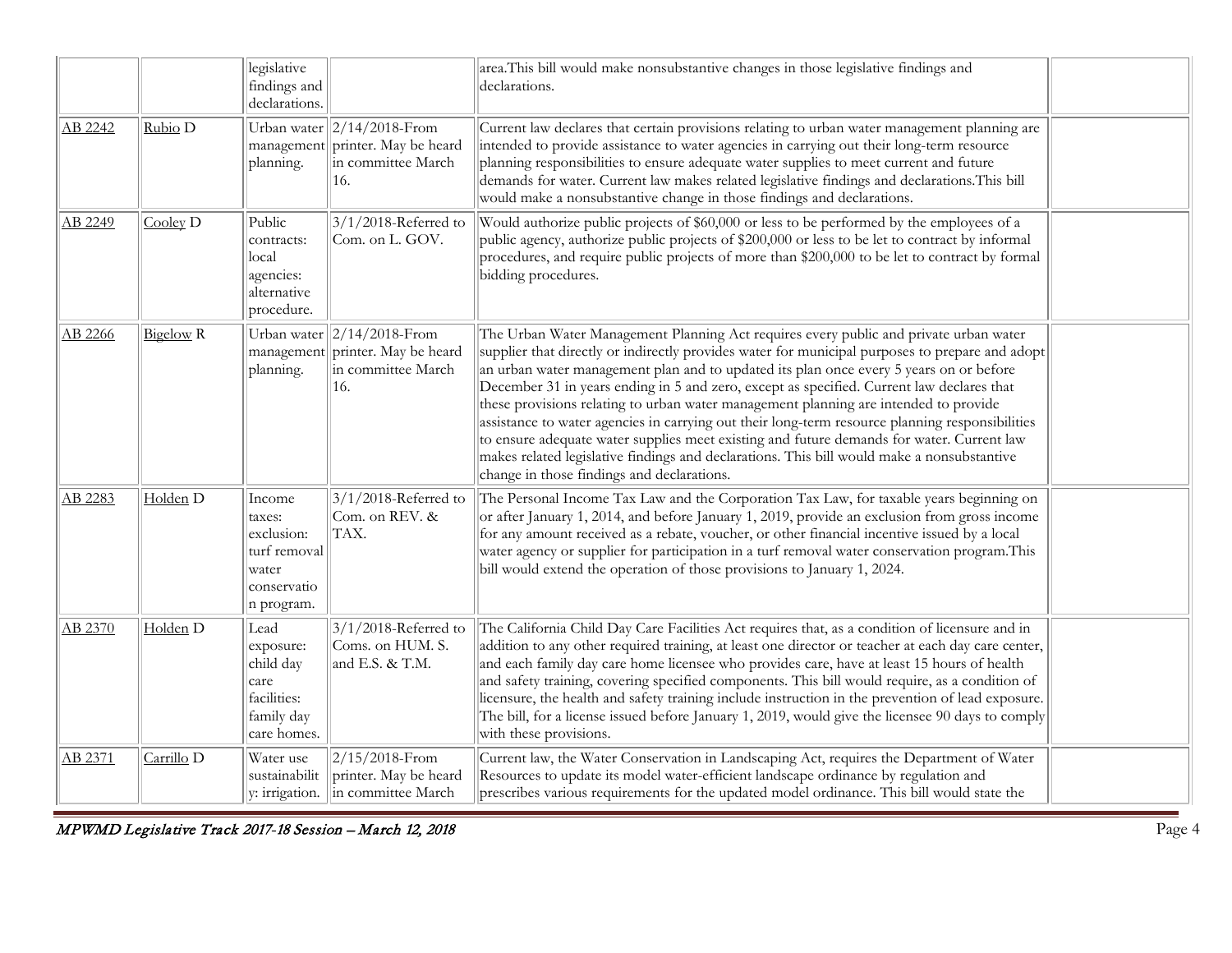|         |                       |                                                                         | 17.                                                                                                                                 | intent of the Legislature to enact legislation that would improve water use sustainability in<br>California's outdoor irrigation practices.                                                                                                                                                                                                                                                                                                                                                                                                                                                                                                                                                                               |                                                |
|---------|-----------------------|-------------------------------------------------------------------------|-------------------------------------------------------------------------------------------------------------------------------------|---------------------------------------------------------------------------------------------------------------------------------------------------------------------------------------------------------------------------------------------------------------------------------------------------------------------------------------------------------------------------------------------------------------------------------------------------------------------------------------------------------------------------------------------------------------------------------------------------------------------------------------------------------------------------------------------------------------------------|------------------------------------------------|
| AB 2501 | Chu D                 | Drinking<br>water:<br>consolidatio<br>n and<br>extension of<br>service. | $3/8/2018$ -Referred to<br>Com. on E.S. & T.M.                                                                                      | The California Safe Drinking Water Act authorizes the State Water Resources Control Board<br>to order extension of service to an area within a disadvantaged community that does not have<br>access to an adequate supply of safe drinking water so long as the extension of service is an<br>interim extension of service in preparation of consolidation. The act defines "disadvantaged<br>community" for these purposes to mean a disadvantaged community that is in an<br>unincorporated area, is in a mobilehome park, or is served by a mutual water company or<br>small public water system. This bill would redefine "small public water system" for these<br>purposes as a system with 200 connections of less. |                                                |
| AB 2692 | Arambula <sub>D</sub> | Water:<br>infrastructur<br>e funding.                                   | $2/16/2018$ -From<br>printer. May be heard<br>in committee March<br>18.                                                             | Under current law, various measures, including legislative and initiative general obligation<br>bond acts and budget act appropriations, provide funding for water resources projects,<br>facilities, and programs. This bill would state the intent of the Legislature to enact legislation<br>to establish a permanent source of water infrastructure funding.                                                                                                                                                                                                                                                                                                                                                          |                                                |
| SB 473  | Hertzberg D           | California<br>Endangered<br>Species Act.                                | $9/8/2017$ -Ordered to<br>inactive file on request<br>of Assembly Member<br>Calderon.                                               | The California Endangered Species Act, prohibits the taking of an endangered or threatened<br>species, except in certain situations. The act also provides, until January 1, 2020, that the<br>accidental take of candidate, threatened, or endangered species resulting from acts that occur<br>on a farm or a ranch in the course of otherwise lawful routine and ongoing agricultural<br>activities is not prohibited by the act. The act requires the Department of Fish and Wildlife to<br>define "routine and agricultural activities" by regulation. This bill would also apply the take<br>prohibition to public agencies.                                                                                        |                                                |
| SB 606  | Skinner <sub>D</sub>  | Water<br>management<br>planning.                                        | $9/13/2017$ -Assembly<br>Rule 96 suspended.<br>Withdrawn from<br>committee. Ordered to<br>third reading.                            | Current law requires the state to achieve a 20% reduction in urban per capita water use in<br>California by December 31, 2020. Current law requires each urban retail water supplier to<br>develop urban water use targets and an interim urban water use target, as specified. The bill<br>would require an urban retail water supplier to calculate an urban water use objective no later<br>than July 1, 2022, and by July 1 every year thereafter, and its actual urban water use by those<br>same dates.                                                                                                                                                                                                             | Oppose<br><b>ACWA</b> Oppose<br>Unless Amended |
| SB 623  | Monning D             | Water<br>quality: Safe<br>and<br>Affordable<br>Drinking<br>Water Fund.  | $9/1/2017$ -From<br>committee: Without<br>recommendation.<br>(Ayes 11. Noes 0.)<br>(September 1) Re-<br>referred to Com. on<br>RLS. | Would establish the Safe and Affordable Drinking Water Fund in the State Treasury and<br>would provide that moneys in the fund are continuously appropriated to the State Water<br>Resources Control Board. The bill would require the board to administer the fund to secure<br>access to safe drinking water for all Californians, while also ensuring the long-term<br>sustainability of drinking water service and infrastructure. The bill would authorize the state<br>board to provide for the deposit into the fund of federal contributions, voluntary<br>contributions, gifts, grants, bequests, and settlements from parties responsible for<br>contamination of drinking water supplies.                      | Oppose<br><b>ACWA</b> Oppose                   |
| SB 919  | Dodd D                | Water<br>resources:<br>stream<br>gages.                                 | $2/26/2018$ -From<br>committee with<br>author's amendments.<br>Read second time and<br>amended. Re-referred                         | Would require the Department of Water Resources, upon appropriation by the Legislature, to<br>develop a plan to deploy a network of stream gages that includes a determination of funding<br>needs and opportunities for reactivating existing gages. The bill would require the department,<br>in consultation with the State Water Resources Control Board, the Department of Fish and<br>Wildlife, the Central Valley Flood Protection Board, interested stakeholders, and, to the                                                                                                                                                                                                                                     | ACWA Support if<br>Amended                     |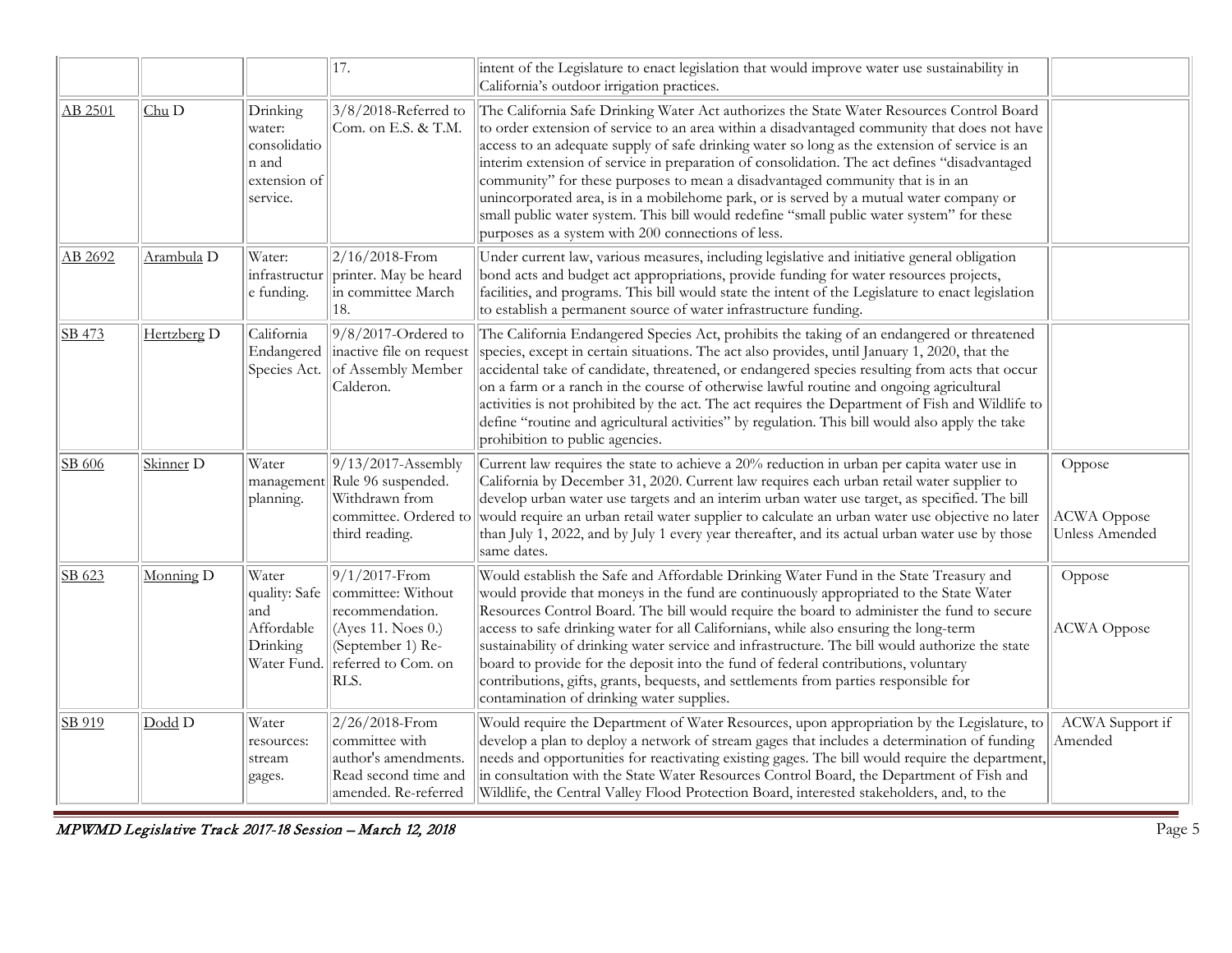|         |                       |                                                                                                            |                                                                 | to Com. on N.R. & W. extent they wish to consult, local agencies, to prioritize the deployment of stream gages based<br>upon gaps in the existing system of gages and specified considerations.                                                                                                                                                                                                                                                                                                                                                                                                                                                                                              |                                      |
|---------|-----------------------|------------------------------------------------------------------------------------------------------------|-----------------------------------------------------------------|----------------------------------------------------------------------------------------------------------------------------------------------------------------------------------------------------------------------------------------------------------------------------------------------------------------------------------------------------------------------------------------------------------------------------------------------------------------------------------------------------------------------------------------------------------------------------------------------------------------------------------------------------------------------------------------------|--------------------------------------|
| SB 934  | Allen <sub>D</sub>    | Water<br>quality:<br>minor<br>violations.                                                                  | $2/8/2018$ -Referred to<br>Com. on RLS.                         | The Porter-Cologne Water Quality Control Act authorizes the State Water Resources Control<br>Board and the California regional water quality control boards to conduct inspections and<br>utilize other enforcement measures for violations of specified law relating to water quality.<br>The act requires the state board and the regional boards to determine the types of violations<br>that are minor violations and requires the state board to implement the minor violation<br>provisions through adoption of regulations or state policy for water quality control, as<br>prescribed. This bill would make nonsubstantive changes to the provision relating to minor<br>violations. |                                      |
| SB 952  | Anderson <sub>R</sub> | Water<br>conservatio<br>n: local<br>water<br>supplies.                                                     | $2/8/2018$ -Referred to<br>Com. on RLS.                         | Would state the intent of the Legislature to enact legislation that would require the State<br>Water Resources Control Board to recognize local water agency investment in water supply<br>and will ensure that local agencies receive sufficient credit for these investments in meeting<br>any water conservation or efficiency mandates.                                                                                                                                                                                                                                                                                                                                                  |                                      |
| SB 979  | Cannella R            | Water<br>Quality,<br>Supply, and<br>Infrastructur<br>Improveme<br>nt Act of<br>2014.                       | $2/14/2018$ -Referred<br>to Com. on RLS.                        | The Water Quality, Supply, and Infrastructure Improvement Act of 2014 provides that the<br>sum of \$810,000,000 is to be available, upon appropriation by the Legislature, for<br>expenditures on, and competitive grants and loans to, projects that are included in and<br>implemented in an adopted integrated regional water management plan and respond to<br>climate change and contribute to regional water security. The bond act requires \$200,000,000<br>of that amount to be available for grants for multibenefit stormwater management projects.<br>This bill would make a nonsubstantive change in those grant provisions.                                                    |                                      |
| SB 998  | Dodd D                | Water<br>shutoffs:<br>urban and<br>community<br>water<br>systems.                                          | 2/22/2018-Referred<br>to Coms. on E., U. &<br>C., EQ., and JUD. | Would require an urban and community water system, defined as a public water system that<br>supplies water to more than 200 service connections, to have a written policy on residential<br>service shutoff available in English, Spanish, or any other language spoken by at least 5% of<br>the people residing in its service area. The bill would require the policy to include certain<br>components and be available on the system's Internet Web site and be provided annually to<br>customers in writing.                                                                                                                                                                             | <b>ACWA</b> Oppose<br>Unless Amended |
| SB 1215 | Hertzberg D           | Drinking<br>water<br>systems and<br>sewer<br>systems:<br>consolidatio<br>n and<br>extension of<br>service. | $3/1/2018$ -Referred to<br>Coms. on EQ. and<br>GOV. & F.        | Current law declares it to be the established policy of the state that every human being has the<br>right to safe, clean, affordable, and accessible water adequate for human consumption,<br>cooking, and sanitary purposes. This bill would also authorize the state board to set timeline<br>and performance measures to facilitate completion of extension of service of drinking water.<br>This bill contains other related provisions and other current laws.                                                                                                                                                                                                                          |                                      |
| SCA4    | Hertzberg D           | Water<br>conservatio                                                                                       | 2/16/2017-Referred<br>to Com. on RLS.                           | The California Constitution requires that the water resources of the state be put to beneficial<br>use to the fullest extent of which they are capable and that the waste or unreasonable use or                                                                                                                                                                                                                                                                                                                                                                                                                                                                                             |                                      |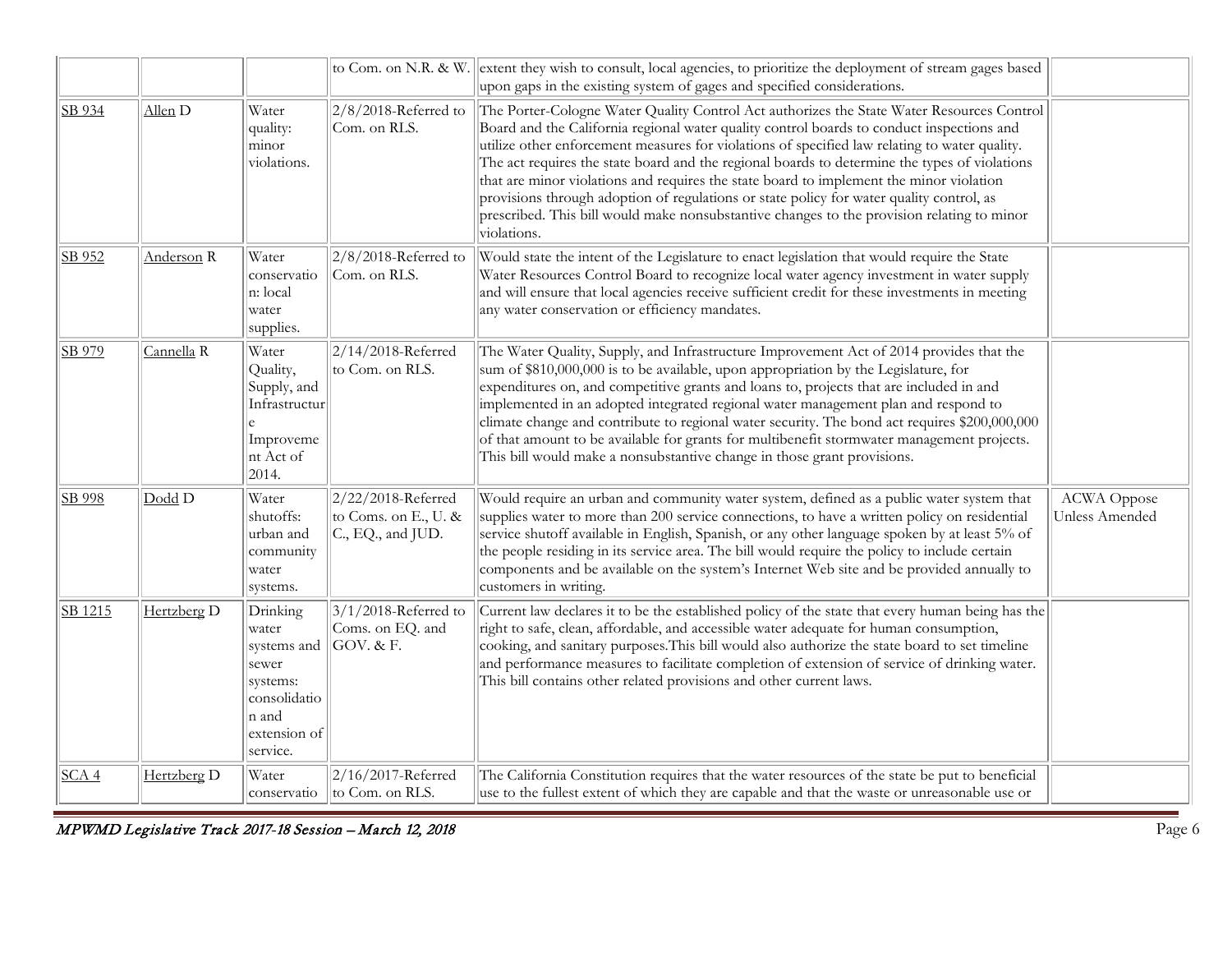|        |                       | n.                                       |                                                                           | unreasonable method of use of water be prevented. This measure would declare the intent of<br>the Legislature to amend the California Constitution to provide a program that would ensure<br>that affordable water is available to all Californians and to ensure that water conservation is<br>given a permanent role in California's future.                                                               |                                                                                                                                 |
|--------|-----------------------|------------------------------------------|---------------------------------------------------------------------------|--------------------------------------------------------------------------------------------------------------------------------------------------------------------------------------------------------------------------------------------------------------------------------------------------------------------------------------------------------------------------------------------------------------|---------------------------------------------------------------------------------------------------------------------------------|
| BUDGET | The<br>Administration | Safe,<br>Affordable<br>Drinking<br>Water | $3/14/18 -$ Assembly<br>$\text{Sub } \#3$<br>$3/15/18$ – Senate Sub<br>#2 | The Governor's budget proposes trailer bill language to establish the Safe and Affordable<br>Drinking Water Program and the Safe and Affordable Drinking Water Fund (SADWF). The<br>Governor's budget also requests a one-time loan of \$4.7 million from the Underground<br>Storage Tank Clean-up Fund to begin implementation of this new program.<br>Specifically, this budget proposal and trailer bill: | JEA & Associates<br>testified in opposition<br>to the proposal in<br>both the Assembly<br>and Senate Sub-<br>Committee hearings |
|        |                       |                                          |                                                                           | Establishes the Safe and Affordable Drinking Water Program and Fund to be administered by<br>the State Water Resources Control Board.                                                                                                                                                                                                                                                                        |                                                                                                                                 |
|        |                       |                                          |                                                                           | 2) Provides the Department of Food and Agriculture (CDFA) the authority to impose and<br>collect fees from certain agricultural entities.                                                                                                                                                                                                                                                                    |                                                                                                                                 |
|        |                       |                                          |                                                                           | 3) Exempts an agricultural operation from enforcement for causing or contributing to<br>nitrate in groundwater if they demonstrate certain mitigation requirements are followed.                                                                                                                                                                                                                             |                                                                                                                                 |
|        |                       |                                          |                                                                           | 4) \$3.3 million and 23 positions for the State Water Resources Control Board to:<br>1) develop and adopt a fund implementation plan, 2) process charges that would                                                                                                                                                                                                                                          |                                                                                                                                 |
|        |                       |                                          |                                                                           | be deposited into SADWF, 3) map areas at high risk for drinking water contamination and<br>process drinking water data provided by local agencies, 4) develop an assessment of the total<br>amount of annual funding needed to assist water systems in the state to provide safe drinking<br>water, and 5) perform accounting and other administrative tasks.                                                |                                                                                                                                 |
|        |                       |                                          |                                                                           | 5)\$1.4 million and 7 positions for the CDFA to collect charges from agricultural entities.                                                                                                                                                                                                                                                                                                                  |                                                                                                                                 |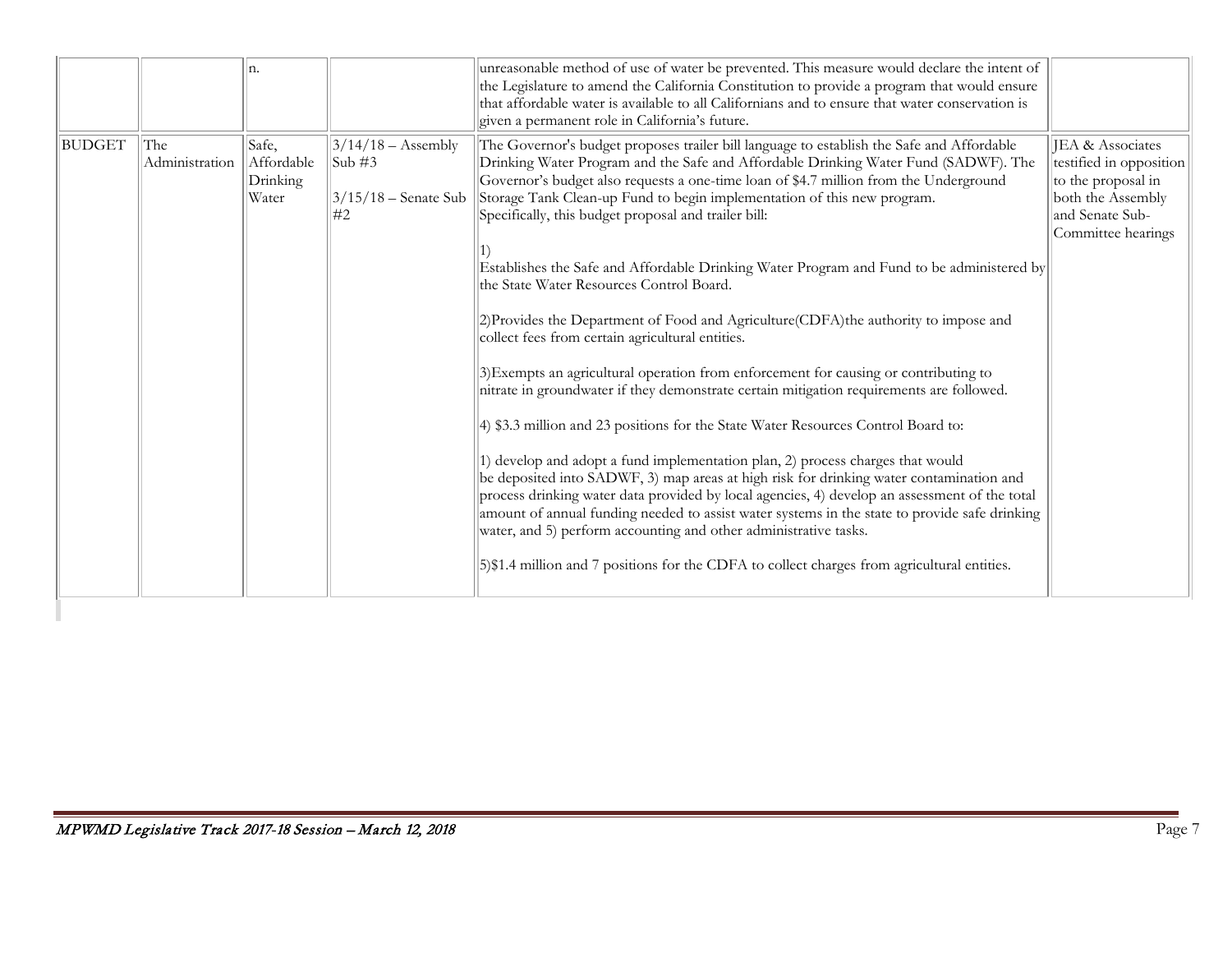<span id="page-15-0"></span>

| <b>ITEM:</b>         | <b>DISCUSSION ITEM</b>                   |                                            |    |                  |                       |                 |    |
|----------------------|------------------------------------------|--------------------------------------------|----|------------------|-----------------------|-----------------|----|
| 4.                   | <b>FOLLOW-UP</b><br><b>WASHINGTON DC</b> | <b>REPORT</b>                              | ON | <b>FEBRUARY</b>  | 2018                  | <b>MEETINGS</b> | IN |
| <b>Meeting Date:</b> |                                          | <b>March 22, 2018</b>                      |    | <b>Budgeted:</b> |                       | N/A             |    |
| From:                |                                          | David J. Stoldt,<br><b>General Manager</b> |    | Program/         | <b>Line Item No.:</b> | N/A             |    |
| <b>Prepared By:</b>  |                                          | David J. Stoldt                            |    |                  | <b>Cost Estimate:</b> | N/A             |    |
|                      | <b>General Counsel Review: N/A</b>       |                                            |    |                  |                       |                 |    |
|                      | <b>Committee Recommendation: N/A</b>     |                                            |    |                  |                       |                 |    |
|                      | <b>CEOA Compliance: N/A</b>              |                                            |    |                  |                       |                 |    |

**SUMMARY:** Board members Adams, Brower, Clarke, and Evans attended the Association of California Water Agencies (ACWA) conference in Washington DC, February 27 – March 1, 2018. In conjunction with that visit several meetings were arranged and coordinated through the District's federal consultant The Ferguson Group. Attached as **Exhibit [4-A](#page-16-0)** is the meeting itinerary. On March 16, the General Manager debriefed with Roger Gwinn and Stephanie Missert of The Ferguson Group, as well as Paul Sciuto of Monterey One Water.

**RECOMMENDATION:** Staff recommends that the Committee provide reflections of the meetings, and suggest any follow-up actions required.

#### **EXHIBIT**

**[4-A](#page-16-0)** Washington D.C. Meeting Itinerary

U:\staff\Board\_Committees\Legislative\2018\20180322\04\Item-4.docx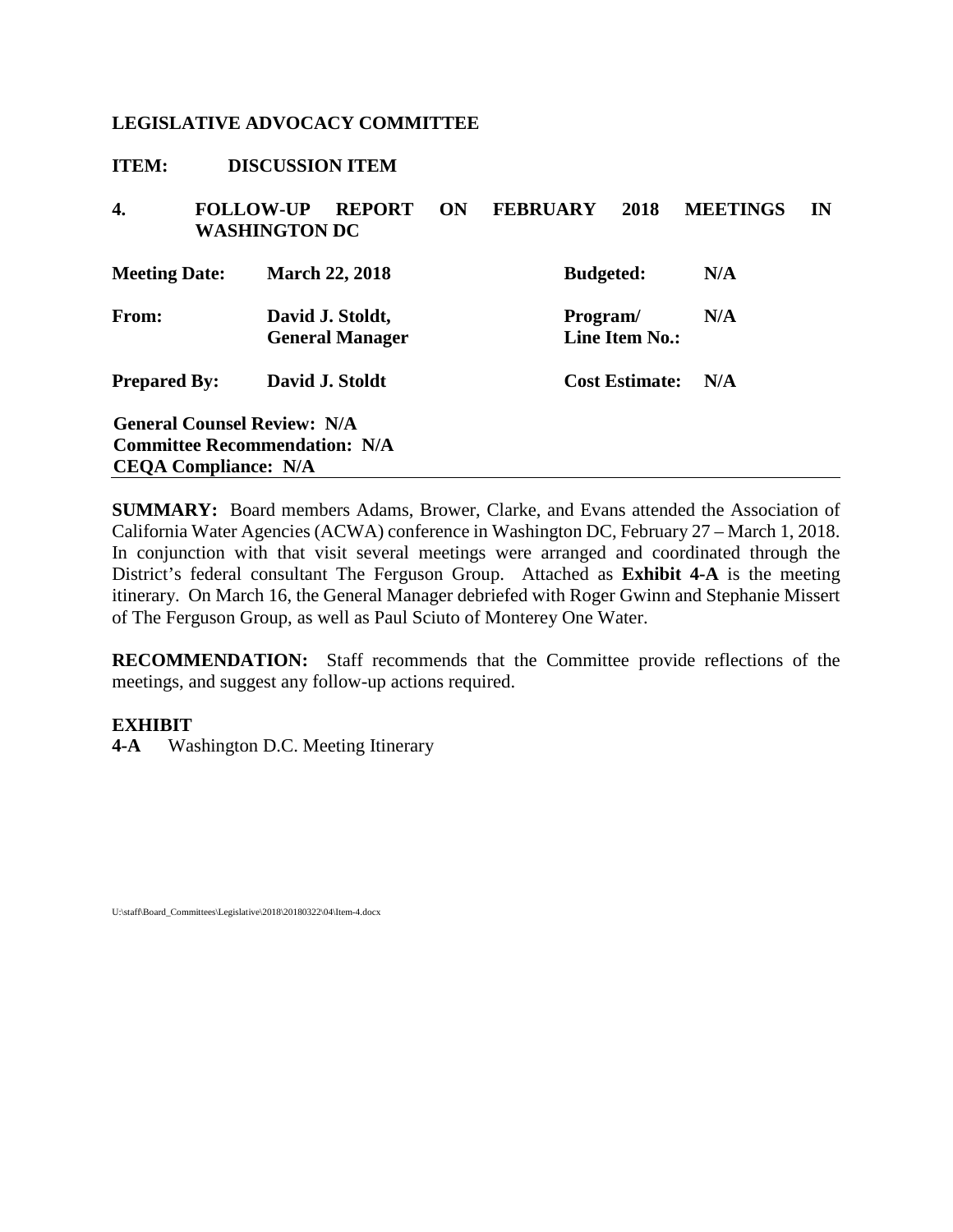<span id="page-16-0"></span>

# **EXHIBIT 4-A**

Washington, D.C. Schedule

# **Monterey Peninsula Water Management District**

February 27 – March 1, 2018

## **FINAL 2**

## **Tuesday, February 27**

- **10:30 am Briefing Meeting - meet Roger Gwinn in lobby of St. Regis Hotel**
- **NOON Meeting with John Watts, Legislative Counsel Office of Senator Dianne Feinstein** 331 Hart Senate Office Building; Phone: 202-224-3841
- **Lunch Break Dirksen Cafeteria**
- **2:00 pm Meeting with Representative Jimmy Panetta Brandon Honeycutt, Legislative Assistant** 228 Cannon House Office Building; Contact: Rose Leopold – 202-225-2861
- **4:30 pm Meeting with Austin Ewell, Deputy Assistant Secretary Grayford Payne, Deputy Commissioner – Policy, Administration and Budget (USBR)** Office of the Assistant Secretary – Water and Science U.S. Department of Interior 1849 C Street, NW – Room 6641; Contact: Michelle Brown – 202-208-7187

## **Thursday, March 1**

- **11:30 am Meeting with Monica Pham, Legislative Counsel Office of Senator Kamala Harris** 112 Hart Senate Office Building; Phone: 202-224-3553
- **1:30 pm Meeting with Kelly Colyar, Chief Alex Hettinger, Program Manager Office of Management and Budget (OMB) – Water and Power Branch** Executive Office of the President New Executive Office Building 725 17th Street, NW – Room 5002 Contact: Sherron White – 202-395-9145